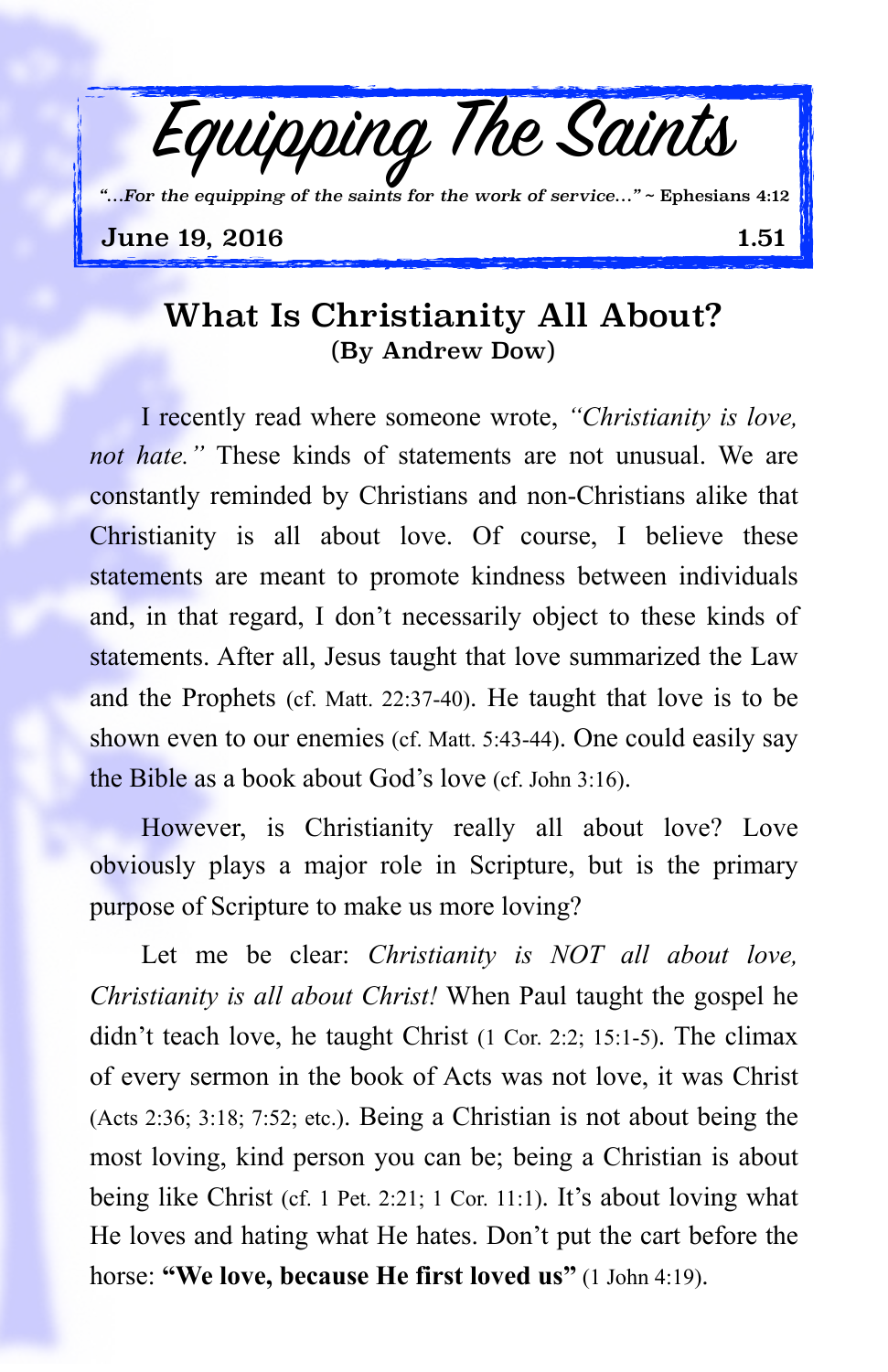## One Sinner Destroys Much Good (By Ron Daly)

**"Wisdom is better than weapons of war; but one sinner destroys much good"** (Ecclesiastes 9:18). The title of this article comes from a statement of the writer of the book of Ecclesiastes in chapter 9, verse 18. It conveys a thought that each of us must consider. It tells us that a sinner wields a lot of influence, but it is the wrong kind and it is destructive! Notice that the text doesn't say that *"many sinners destroy much good,"* but **"one sinner destroys much good."** Many times one sinner does more harm to the cause of good, than one righteous person does to a stampeding herd of ungodliness.

A preacher may be a very effective pulpiteer and he may have a firm grasp on the truth of scripture, but if he doesn't believe what he preaches enough to live it, he is himself a sinner who destroys any good that he achieves (1 Timothy 4:11-12).

An elder may have tremendous leadership skills coupled with a broad knowledge of God's word, but if he doesn't practice what he requires about honesty, controlling the tongue, moral purity, and all else, he isn't fit for the position of overseer. He will destroy any good that he accomplishes (1 Timothy 5:20; Titus 1:7).

A Bible class teacher may be kind, knowledgeable, and very practical in his application of scripture, but if he is a gossiper, quick tempered, listens to slander, and never asks forgiveness from those against whom he has sinned, any good that he accomplishes will be destroyed by his sins (Romans 2:19-24).

If one hundred people obey the gospel every week and gather for worship and if they see people in the assembly who also claim to be Christians, but frequent drug houses, strip clubs,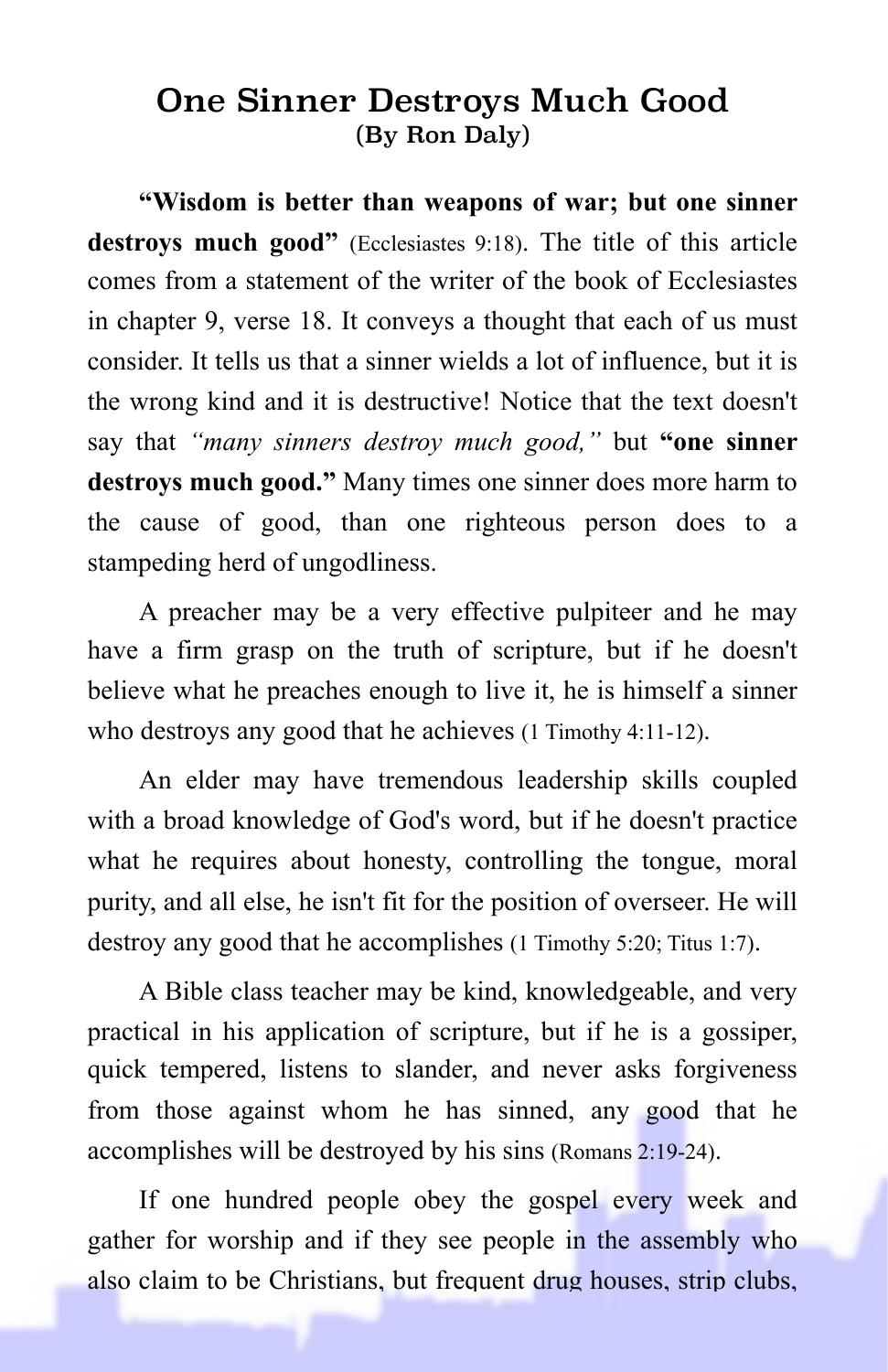bars, prostitution and gambling houses, receive and conceal stolen property, and swindle others out of their belongings, any good that is accomplished by the congregation will be destroyed (Hebrews 10:26-29).

We should promote good instead of destroying it. If our lives are not what God says they should be we are destroying the good that we or other saints seem to be achieving. We must repent of our sins and start anew. Grieving in sin isn't the answer. We've got to get over the *"self-pity complex."* If there is sin in your life, stop it and turn to God. Then and only then the good that we and others are trying to do will not be destroyed.

## Are You Noble-Minded? (By Rick Lanning)

**"Now these were more noble-minded than those in Thessalonica, for they received the word with great eagerness, examining the Scriptures daily, to see whether these things were so"** (Acts 17:11).

On Paul's second missionary journey, he came for the first time to preach the gospel of Christ in the regions of Macedonia and Achaia (modern Greece). He preached the gospel in the great cities of Philippi and Thessalonica, but when persecution arose he moved on to the city of Berea. At this place, the above remarkable statement is made about the Jews who heard the word of God proclaimed. Luke records that they were more nobleminded than the audience in Thessalonica. Notice the reasons given for this noble attitude:

1. The text says **"they received the word with great eagerness."** Literally, the word eagerness means, *"a rushing*